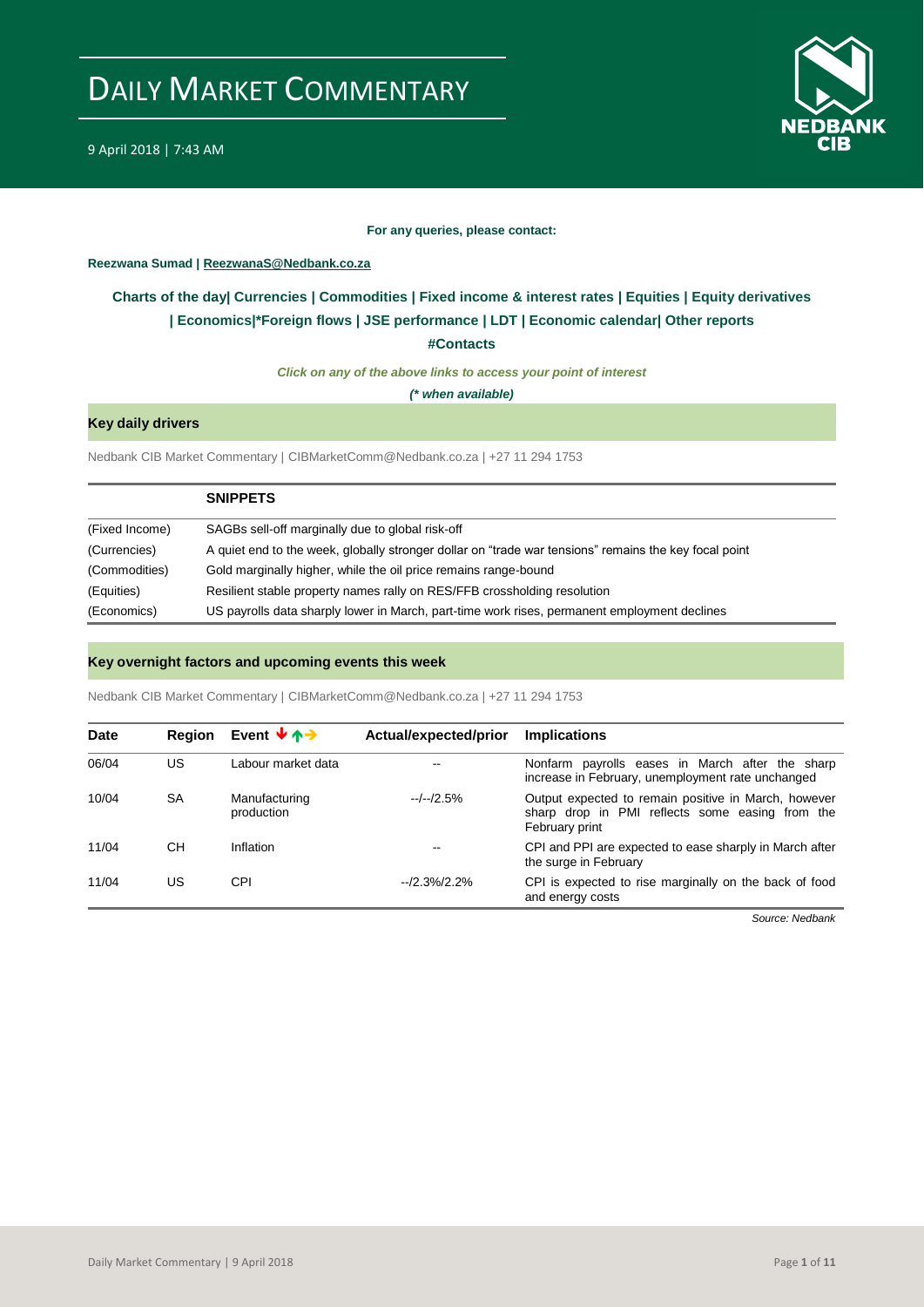

# <span id="page-1-0"></span>**Fixed income and interest rates [back to top](#page-0-0) back to top**

Bond flow sales |+2711 535 4021 | Corporate Money Markets | +2711 535 4007 | Business Bank Money Markets | +2711 535 4006

|                                 |               | Δ              | Δ                | Δ          | Δ        | <b>MTD</b> trend |
|---------------------------------|---------------|----------------|------------------|------------|----------|------------------|
| <b>Bonds</b>                    | Last price    | 1 <sub>d</sub> | <b>MTD</b>       | <b>YTD</b> | 12Month  |                  |
|                                 | %             | bps            | bps              | bps        | bps      |                  |
| R204-0.7 yrs                    | 6.75          | 0.40           | 8.00             | $-31.00$   | $-86.20$ | ⇑                |
| R208-3 yrs                      | 7.12          | 0.60           | 11.70            | $-43.70$   | $-79.70$ | 合                |
| R186-8.7 yrs                    | 8.04          | 0.15           | 6.45             | $-54.55$   | $-89.65$ | 合                |
| R2048-29.9 yrs                  | 8.94          | 0.30           | 8.60             | $-77.50$   | $-88.00$ | ⇑                |
| <b>US 10 yr</b>                 | 2.80          | 2.19           | 5.65             | 39.00      | 41.32    | 合                |
| <b>UK 10 yr</b>                 | 1.40          | $-2.20$        | 4.60             | 20.60      | 29.70    | 企                |
| German 10 yr                    | 0.50          | $-2.70$        | 0.00             | 7.00       | 23.40    | ⇛                |
| Japan 10 yr                     | 0.04          | $-0.60$        | $-0.90$          | $-0.80$    | $-2.10$  | ⊕                |
|                                 |               | Δ              | Δ                | Δ          | Δ        | <b>MTD</b> trend |
| <b>Money Market</b>             | Last price    | 1 <sub>d</sub> | <b>MTD</b>       | <b>YTD</b> | 12Month  |                  |
|                                 | $\frac{0}{0}$ | bps            | bps              | bps        | bps      |                  |
| SA repo rate                    | 6.50          | 0.00           | 0.00             | $-25.00$   | $-50.00$ |                  |
| SA prime rate                   | 10.00         | 0.00           | 0.00             | $-25.00$   | $-50.00$ | ⇛                |
| SA CPI (MTD = previous month)   | 4.00          |                | $-40.00$         |            |          | ⊕                |
| SA 3m JIBAR                     | 6.90          | 0.80           | 3.30             | $-25.80$   | $-45.80$ | 企                |
| SA 3m NCD                       | 6.90          | 0.00           | 0.00             | $-25.00$   | $-42.50$ |                  |
| SA 6m NCD                       | 7.40          | 0.00           | 0.00             | $-20.00$   | $-60.00$ |                  |
| SA 12m NCD                      | 7.80          | 0.00           | 5.00             | $-10.00$   | $-72.50$ | 企                |
| US 3m LIBOR                     | 2.34          | 0.68           | 2.57             | 64.32      | 118.21   | ⇑                |
| UK 3m LIBOR                     | 0.76          | 0.41           | 4.48             | 23.56      | 41.78    | ⇑                |
| Japan 3m LIBOR                  | $-0.04$       | $-0.38$        | $-0.38$          | $-1.10$    | $-6.18$  | ⇩                |
| Source: Bloomberg & Nedbank CIB | Time          |                | 2018/04/09 07:42 |            |          |                  |

|                                  |            | Δ              | Δ          | Δ          | Δ        | <b>MTD</b> trend |
|----------------------------------|------------|----------------|------------|------------|----------|------------------|
| <b>FRAs and Swaps</b>            | Last price | 1 <sub>d</sub> | <b>MTD</b> | <b>YTD</b> | 12Month  |                  |
|                                  | $\%$       | bps            | bps        | bps        | bps      |                  |
| 3X6 FRA                          | 6.85       | 1.50           | 3.00       | $-4.50$    | $-56.50$ | ⇑                |
| 6X9 FRA                          | 6.86       | 0.00           | 4.00       | 3.00       | 4.00     | ⇑                |
| 9X12 FRA                         | 6.74       | 0.00           | 2.50       | $-5.00$    | $-76.00$ | ⇑                |
| 18X21 FRA                        | 6.84       | 0.00           | 1.50       | $-14.00$   | $-78.00$ | 合                |
| SA 2yr Swap                      | 6.82       | $-0.02$        | 2.32       | $-11.68$   | $-69.80$ | 仐                |
| SA 3yr Swap                      | 6.92       | $-2.02$        | 2.50       | $-13.00$   | $-70.30$ | ⇑                |
| SA 5yr Swap                      | 7.17       | 0.25           | 3.25       | $-16.25$   | $-70.25$ | 企                |
| SA 10yr Swap                     | 7.65       | 0.00           | 2.50       | $-28.00$   | $-67.50$ | ⇑                |
| SA 15yr Swap                     | 7.92       | 0.00           | 2.50       | $-24.00$   | $-58.50$ | 企                |
|                                  |            | Δ              | Δ          | Δ          | Λ        | <b>MTD</b> trend |
| <b>Spreads</b>                   | Last price | 1 <sub>d</sub> | <b>MTD</b> | <b>YTD</b> | 12Month  |                  |
|                                  | %          | bps            | bps        | bps        | bps      |                  |
| 2v10v                            | $-0.83$    | $-0.02$        | $-0.18$    | 16.32      | $-2.30$  | ⊕                |
| 3v10v                            | $-0.73$    | $-2.02$        | 0.00       | 15.00      | $-2.80$  | ⇛                |
| R186-R204                        |            |                |            |            | $-3.45$  | ⊕                |
|                                  | 1.29       | $-0.25$        | $-1.55$    | $-23.55$   |          |                  |
| R2048-R186                       | 0.90       | 0.15           | 2.15       | $-22.95$   | 1.65     | ⇑                |
| 5y-R186                          | $-0.88$    | 0.10           | $-3.20$    | 38.30      | 19.40    | ⊕                |
| 10y-R186                         | $-0.40$    | $-0.15$        | $-3.95$    | 26.55      | 22.15    | ⊕                |
| 15y-R186                         | $-0.12$    | $-0.15$        | $-3.95$    | 30.55      | 31.15    | ⊕                |
| SA 5yr CDS spread - basis points | 152.22     | 0.27           | 0.16       | $-4.72$    | $-38.79$ | 合                |

#### **US 10 year yield**

#### **SA 10 year yield**



*Source: Bloomberg, Nedbank*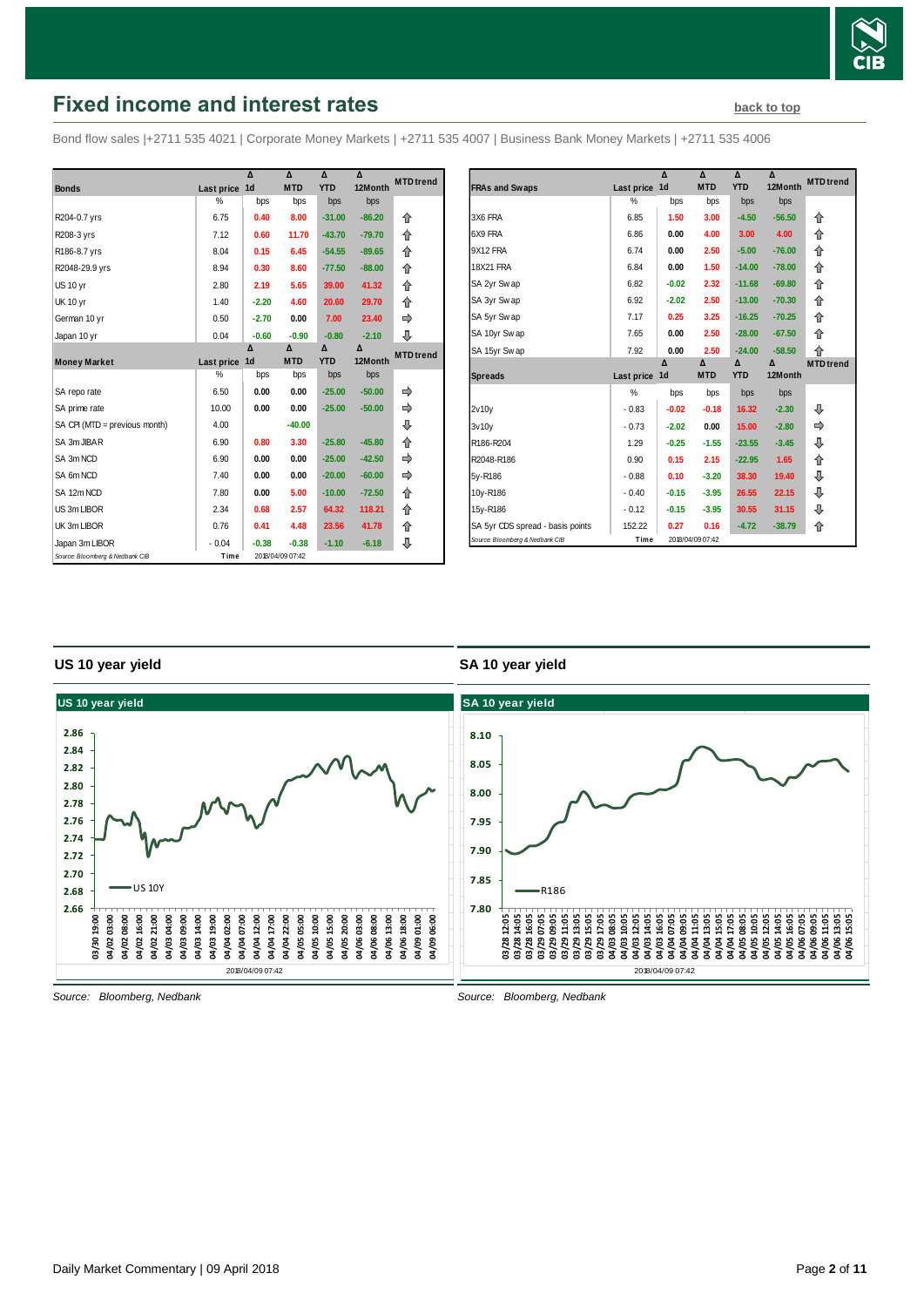

### <span id="page-2-0"></span>**Currencies [back to top](#page-0-0)**

Business Banking FX | +27 11 535 4003 | Corporate FX | +2711 535 4002 | Institutional FX | +2711 535 4005

- The rand opened the local session trading at 12.0200. With it being Non-Farm payroll Friday we saw little action ahead of the numbers. The rand was unable to retrace below the 12.0000 handle during the day, and slowly grinded weaker as the day grew older. We reached a weakest level of 12.0925 ahead of the release. The US jobs data disappointed, missing expectations printing at +103k against the expected number of +185k. This saw the rand initially strengthen on the back of the weaker data, but nothing of real substance. We brought the week to a close trading at 12.0600. New York experienced a fairly muted session, trading between 12.0200 and 12.0675. This morning the rand opens a fraction firmer, currently trading at 11.9850.
- International markets saw the Euro retrace somewhat after falling over the previous sessions. We opened at 1.2230 and touched a best level of 1.2278, similar levels to where we open this morning. Other majors still remain under pressure from the globally stronger dollar, with Yen trading at 107.00 this morning, and Sterling currently trading at 1.4095. EURZAR opens at 14.7150 and GBPZAR opens at 16.8950. Gold is fairly unchanged since the close on Friday, currently trading at \$1332.
- Quiet day expected, on the economic data front, we have Eurozone Trade balance and Current account deficit. Nothing of real significance expected on the local data side.
- Possible trading range: 11.9000-12.1000

| <b>Majors</b>                   | Last price | $\%$ $\Delta$<br>$-1d$ | $\%$ $\Delta$<br><b>MTD</b> | $\% \Delta$<br><b>YTD</b> | $\%$ $\Delta$<br>12Month | <b>MTD</b> trend | <b>USD</b> trend    |
|---------------------------------|------------|------------------------|-----------------------------|---------------------------|--------------------------|------------------|---------------------|
| <b>GBPUSD</b>                   | 1.41       | 0.00                   | 0.55                        | 4.28                      | 13.46                    | ♠                | USD weakness        |
| <b>EURUSD</b>                   | 1.23       | $-0.05$                | $-0.40$                     | 2.25                      | 15.80                    | ⊕                | USD strength        |
| <b>USDJPY</b>                   | 107.01     | 0.07                   | 0.68                        | 5.31                      | $-3.70$                  | ⇑                | USD strength        |
| <b>USDAUD</b>                   | 1.30       | $-0.22$                | $-0.08$                     | 1.49                      | $-2.50$                  | ⊕                | USD weakness        |
| Rand crosses                    | Last price | $\% \Delta$<br>$-1d$   | $\%$ $\Delta$<br><b>MTD</b> | $\% \Delta$<br><b>YTD</b> | $\%$ $\Delta$<br>12Month | <b>MTD</b> trend | <b>ZAR</b> trend    |
| <b>USDZAR</b>                   | 11.97      | $-0.50$                | 1.11                        | $-3.42$                   | $-16.17$                 | ♠                | ZAR weakness        |
| <b>GBPZAR</b>                   | 16.87      | $-0.47$                | 1.63                        | 0.90                      | $-2.37$                  | ♠                | ZAR weakness        |
| <b>EURZAR</b>                   | 14.70      | $-0.54$                | 0.68                        | $-1.06$                   | $-0.31$                  | ♠                | <b>ZAR</b> weakness |
| <b>AUDZAR</b>                   | 9.21       | $-0.27$                | 1.28                        | $-4.93$                   | $-13.27$                 | ↟                | ZAR weakness        |
| ZARJPY                          | 8.94       | 0.54                   | $-0.42$                     | $-1.02$                   | 10.72                    | ⊕                | ZAR weakness        |
| <b>African FX</b>               | Last price | $\%$ $\Delta$<br>$-1d$ | $\%$ $\Delta$<br><b>MTD</b> | $\% \Delta$<br><b>YTD</b> | $\%$ $\Delta$<br>12Month | <b>MTD</b> trend | <b>ZAR</b> trend    |
| ZARMWK (Malaw ian kw acha)      | 60.62      | 0.57                   | $-1.24$                     | 3.33                      | 14.00                    | ⊕                | ZAR weakness        |
| ZARBWP (Botsw ana pula)         | 0.80       | 0.30                   | $-0.76$                     | 1.20                      | 4.21                     | ⊕                | ZAR weakness        |
| ZARKES (Kenvan shilling)        | 8.44       | 0.49                   | $-1.00$                     | 1.18                      | 11.89                    | ⇩                | <b>ZAR</b> weakness |
| ZARMUR (Mauritian rupee)        | 2.83       | 1.08                   | 0.39                        | 3.54                      | 10.26                    | ♠                | ZAR strength        |
| ZARNGN (Nigerian naira)         | 30.11      | 0.76                   | $-1.13$                     | 3.50                      | 25.14                    | ⊕                | ZAR weakness        |
| ZARGHS (Ghanian cedi)           | 0.37       | 1.61                   | $-0.40$                     | 1.72                      | 18.12                    | ⊕                | ZAR weakness        |
| ZARZMW (Zambian kw acha)        | 0.79       | 0.84                   | $-4.70$                     | $-2.08$                   | 13.52                    | ₽                | ZAR weakness        |
| ZARMZN (Mozambican metical)     | 5.12       | 1.03                   | $-2.72$                     | 7.47                      | 6.75                     | ⊕                | ZAR weakness        |
| Source: Bloomberg & Nedbank CIB | Time       |                        | 2018/04/09 07:42            |                           |                          |                  |                     |

*\*Please note that the sign on the % change reflects the change on the headline number. The narrative indicates the trend direction over the month. For trade in any of these currencies, contact our FX dealing desks*



#### **USDZAR**

**EUR/USD**



*Source: Bloomberg, Nedbank*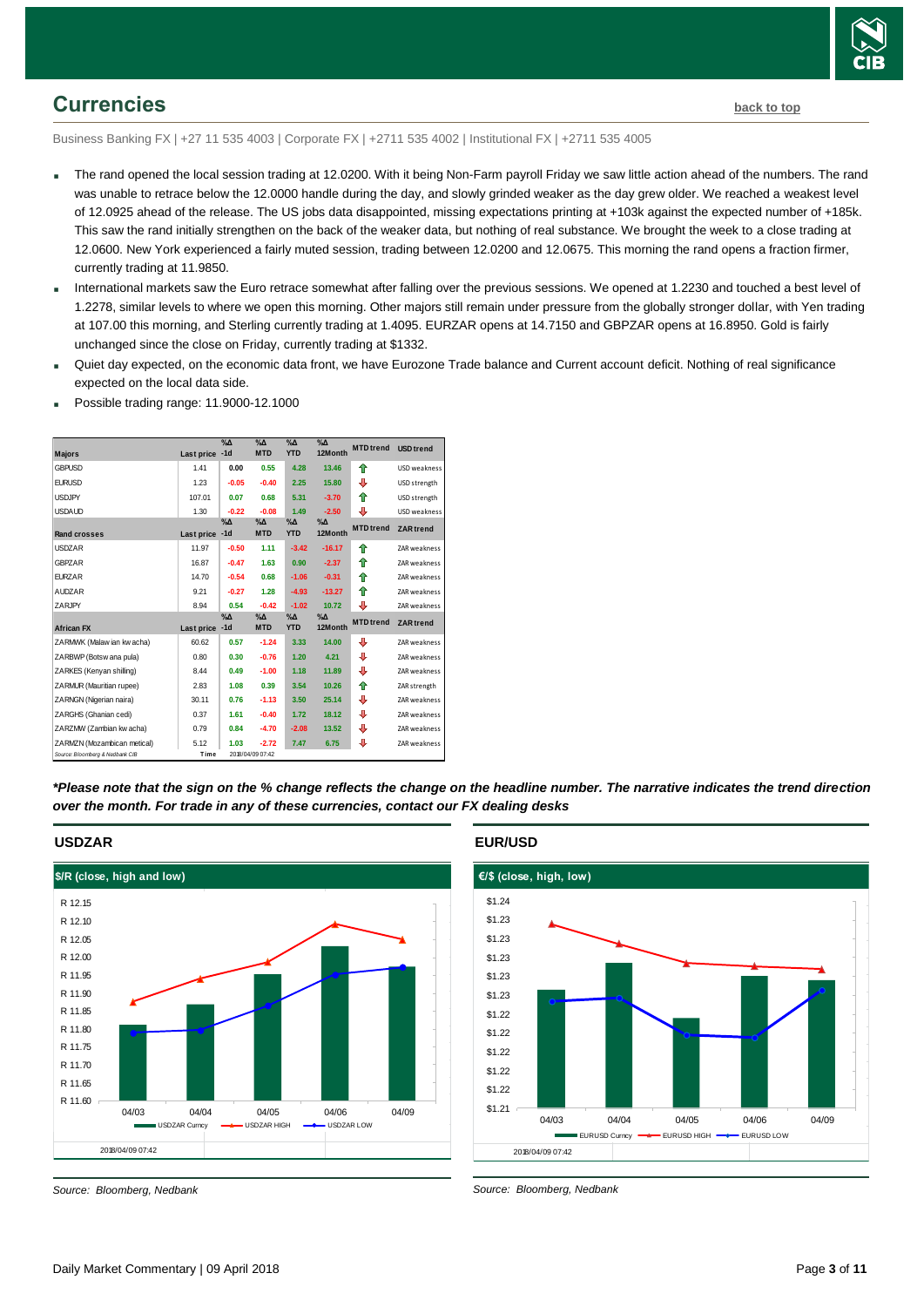

### <span id="page-3-0"></span>**Commodities [back to top](#page-0-0)**

Nedbank CIB Market Commentary | CIBMarketComm@Nedbank.co.za | +27 11 294 1753| +27 11 535 4038

- Oil traded below \$63 a barrel as investors continue to assess the potential impact of an escalating trade conflict between the U.S. and China. Futures traded near the lowest level in three weeks after dropping 2.3% Friday.
- Gold little changed as dollar remains flat and trade issues remain a key focus while holdings in bullion-backed ETFs climb to highest since 2013 on Friday. Bullion for immediate delivery -0.1% to \$1,331.81/oz; +0.5% Friday.
- $Silver +0.2%$  at \$16.4156/oz. Platinum +0.5% to \$922.21/oz. Palladium +0.3% at \$908.15/oz.
- Aluminium rallied for a second day after the U.S. imposed sanctions on Russia's oligarchs, hitting Oleg Deripaska, and United Co. Rusal, the biggest producer outside China. Other metals mixed amid global trade tensions, with copper higher, nickel lower.
- LME aluminum +2.3% to \$2,088/ton. Nickel -1.3% to \$13,095/ton as lead, zinc, tin also drop while copper +0.2%.
- Iron ore declines in Dalian as world's largest iron ore exporter Australia warns that China's import boom will level off as steel production eases. Ore for Sept. drops -0.9% to 434.5 yuan/ton.

#### Source: Bloomberg

| <b>Commodities</b>              | Last price | $\%$ $\Delta$<br>$-1d$ | $\%$ $\Delta$<br><b>MTD</b> | $\%$ $\Delta$<br><b>YTD</b> | $\%$ $\Delta$<br>12Month | <b>MTD</b> trend |
|---------------------------------|------------|------------------------|-----------------------------|-----------------------------|--------------------------|------------------|
| Brent near future (\$)          | 67.40      | 0.43                   | $-4.08$                     | 0.79                        | 22.01                    | ⊕                |
| WTI crude (\$)                  | 62.32      | 0.42                   | $-4.03$                     | 3.14                        | 19.30                    | ⇩                |
| Gold spot (\$)                  | 1 332.31   | $-0.05$                | 0.52                        | 2.27                        | 6.28                     | 1                |
| Platinum spot (\$)              | 920.63     | 0.36                   | $-1.23$                     | $-0.82$                     | $-1.95$                  | ⇩                |
| SA w hite maize spot (R)        | 1971.00    | 1.44                   | 3.03                        | 3.74                        | $-3.67$                  |                  |
| Source: Bloomberg & Nedbank CIB | Time       |                        | 2018/04/09 07:42            |                             |                          |                  |

#### **SA white maize**



*Source: Bloomberg, Nedbank*

#### **Brent Crude vs West Texas Intermediate**



*Source: Bloomberg, Nedbank*

#### **Platinum vs Gold**

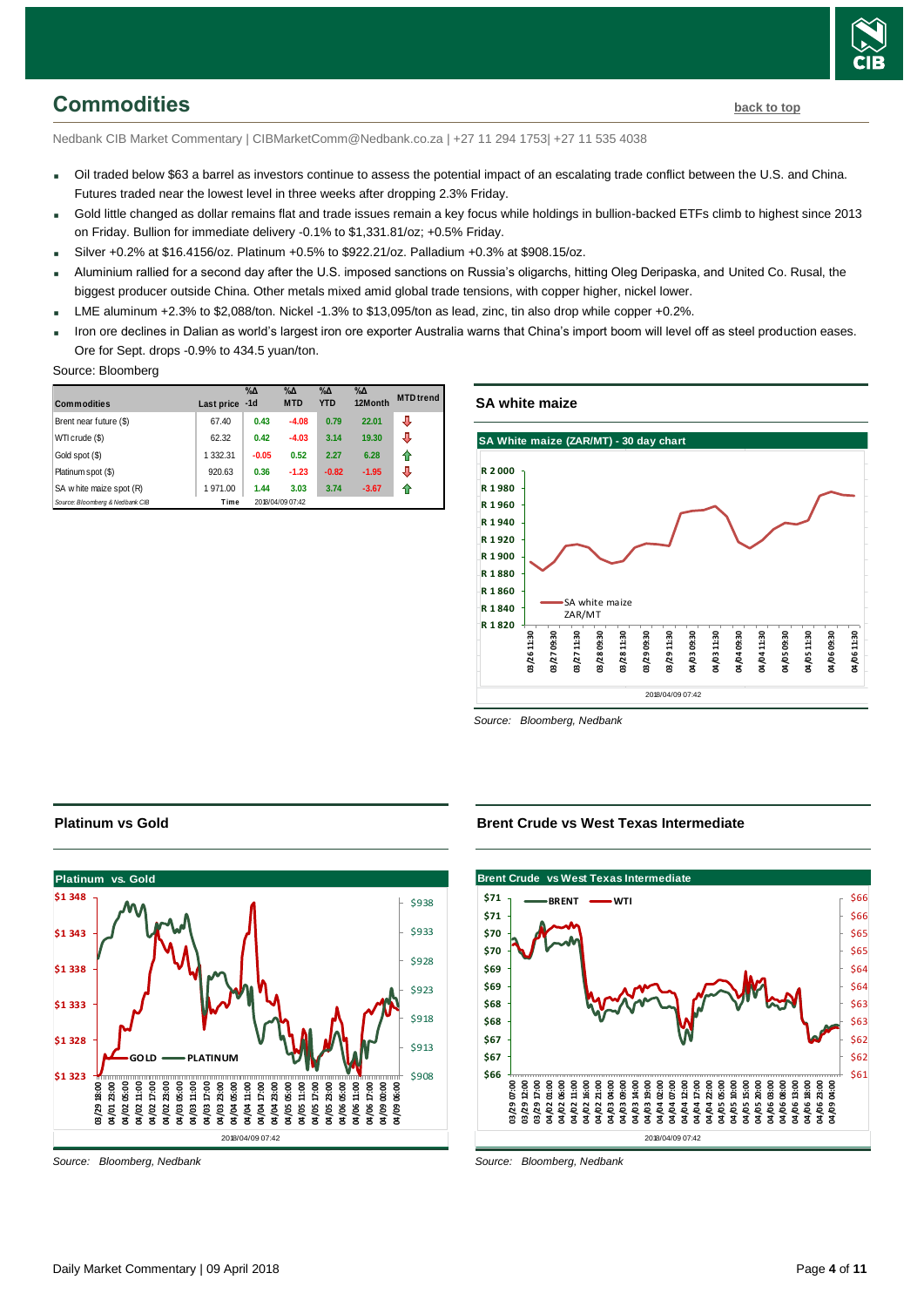

<span id="page-4-0"></span>Cash equities | +2711 535 4030/31

#### **South Africa**

- The All Share index started its trading day in negative territory on Friday but remained range bound to eventually close marginally higher by 0.21%
- The Platinum & Precious Metals sector led the upside with the likes of Impala Platinum and Northam advancing 4.27% and 3.15% respectively.
- On corporate news, the Resilient group announced a resolution to its crossholding with Fortress by distributing its 15.65% stake in FFB to its shareholders at a ratio of 0.4 FFB shares for every Resilient share.
- Value traded at 5pm was around R18bn with the currency at R12.05 vs. the USD at the close.

#### **UK/Europe**

- European markets were trading weaker as investors remain nervous about the trade war between the US and China
- On the economic data front, German Industrial Production data came in below estimates for February down 1.6%.
- The Stoxx 50 was down 0.64% with the likes of Daimler AG and Deutsche Bank AG declining 6.15% and 2.64% respectively

#### **USA**

- US markets closed in negative territory on disappointing jobs data and the raging trade war of words between the US and China.
- The Dow Jones and S&P 500 were down 2.34% and 2.19% respectively with information technology stocks leading the downside.
- On the economic data front, Non-farm Payrolls came in below expectations at 103K versus a 185K consensus estimate.

#### **Asia**

- Asian markets are mostly stronger this morning following their US futures higher as Whitehouse officials down play Trump's more aggressive stance on trade negotiations
- The Hang Seng is up 1.85%, playing catch-up after their public holiday while the Nikkei has gained 0.63%
- The Australian ASX is up 0.35% with the likes of BHP declining 0.52%

<span id="page-4-1"></span>

| <b>Developed Markets</b>        | Last price -1d | $\%$ $\Delta$          | %Δ<br><b>MTD</b>          | $\% \Delta$<br><b>YTD</b>   | $\% \Delta$<br>12Month | 2017<br>Performance<br>% | <b>MTD</b> trend |
|---------------------------------|----------------|------------------------|---------------------------|-----------------------------|------------------------|--------------------------|------------------|
| Dow Jones                       | 23 932.76      | $-2.34$                | $-0.71$                   | $-3.18$                     | 15.86                  | 24.33                    | ⇩                |
| Nasdaq                          | 6915.11        | $-2.28$                | $-2.10$                   | 0.17                        | 17.65                  | 27.16                    | ⇩                |
| S&P 500                         | 2604.47        | $-2.19$                | $-1.38$                   | $-2.59$                     | 10.57                  | 18.42                    | ⇩                |
| DJ Eurostoxx 50                 | 3408.10        | $-0.64$                | 1.39                      | $-2.74$                     | $-2.51$                | 5.70                     | ⇑                |
| <b>DAX</b>                      | 12 241.27      | $-0.52$                | 1.19                      | $-5.24$                     | 0.13                   | 11.51                    | ↟                |
| CAC                             | 5 2 5 8.24     | $-0.35$                | 1.76                      | $-1.02$                     | 2.39                   | 8.43                     | ⇑                |
| <b>FTSE</b>                     | 7 183.64       | $-0.22$                | 1.80                      | $-6.56$                     | $-2.26$                | 7.10                     | ₳                |
| ASX200                          | 5809.50        | 0.36                   | 0.87                      | $-4.21$                     | $-0.90$                | 6.42                     | ↟                |
| Nikkei 225                      | 21 703.87      | 0.63                   | 1.16                      | $-4.66$                     | 16.28                  | 16.18                    | ⇑                |
| <b>MSCI World</b>               | 2052.78        | $-1.34$                | $-0.68$                   | $-2.41$                     | 11.23                  | 19.65                    | ⇩                |
| <b>Emerging Markets</b>         | Last price -1d | $\%$ $\Delta$          | $\% \Delta$<br><b>MTD</b> | $\% \Delta$<br><b>YTD</b>   | $\% \Delta$<br>12Month | 2017<br>Performance<br>% | <b>MTD</b> trend |
| Hang Seng                       | 30 356.15      | 1.71                   | 0.87                      | 1.46                        | 25.09                  | 35.19                    | ↟                |
| Shanghai                        | 3 145.12       | 0.45                   | $-0.75$                   | $-4.90$                     | $-3.83$                | 5.46                     | ⇩                |
| Brazil Bovespa                  | 84 820.42      | $-0.46$                | $-0.64$                   | 11.02                       | 31.31                  | 28.22                    | ⇩                |
| India - NSE                     | 33 770.42      | 0.43                   | 2.43                      | $-0.84$                     | 13.68                  | 27.91                    | ↟                |
| Russia Micex                    | 2 2 8 1 . 2 3  | $-0.65$                | 0.45                      | 8.13                        | 12.92                  | $-7.69$                  | ↟                |
| <b>MSCI</b> Emerging            | 1 1 6 1 .9 7   | $-0.39$                | $-0.76$                   | 0.30                        | 20.84                  | 34.35                    | ⇩                |
| <b>SA Indices</b>               | Last price     | $\%$ $\Delta$<br>$-1d$ | %Δ<br><b>MTD</b>          | $\%$ $\Delta$<br><b>YTD</b> | $\% \Delta$<br>12Month | 2017<br>Performance      | <b>MTD</b> trend |
| JSE All Share                   | 55 878.81      | 0.21                   | 0.73                      | $-6.09$                     | 5.72                   | $\frac{9}{4}$<br>17.47   | ↟                |
| Top 40                          | 49 140.59      | 0.09                   | 0.71                      | $-6.46$                     | 6.63                   | 19.66                    | ♠                |
| Resi 10                         | 34 931.44      | 1.06                   | 0.65                      | $-3.75$                     | 2.22                   | 13.03                    | ↟                |
| Indi 25                         | 72 859.64      | $-0.36$                | 1.51                      | $-7.87$                     | 4.60                   | 23.03                    | ⇑                |
| Fini 15                         | 17 387.58      | 0.22                   | $-0.95$                   | $-2.72$                     | 22.20                  | 18.54                    | ⇩                |
| Source: Bloomberg & Nedbank CIB | Time           |                        | 2018/04/09 07:42          |                             |                        |                          |                  |

#### **Short-term performance of SA equity indices**

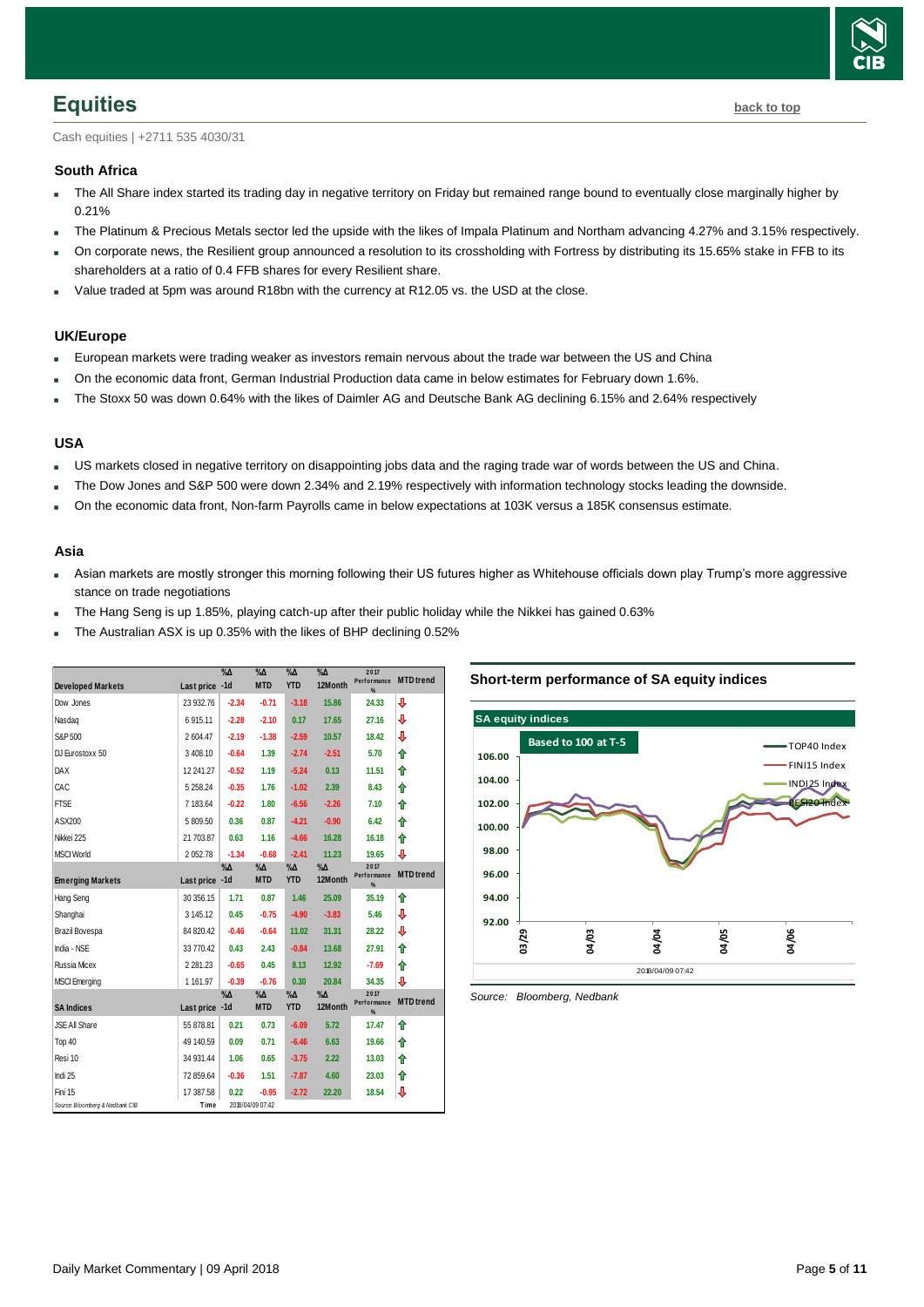# <span id="page-5-0"></span>**Last day to trade back to the contract of the contract of the contract of the contract of the contract of the contract of the contract of the contract of the contract of the contract of the contract of the contract of t**

Susan Correia [| Scorreia@Nedbankcapital.co.za](mailto:Scorreia@Nedbankcapital.co.za) | +27 11 295 8227

| Share code    | Share name                     | Dividend / interest rate |
|---------------|--------------------------------|--------------------------|
| 10 April 2018 |                                |                          |
| ABSP          | <b>ABSA Bank Ltd Pref</b>      | dividend $@3558.01$ cps  |
| <b>ADH</b>    | AD <sub>v</sub> TECH Ltd       | dividend $@$ 19cps       |
| ARI           | African Rainbow Min Ltd        | dividend $@$ 250cps      |
| <b>BGA</b>    | Barclays Africa Group Ltd      | dividend @ 595cps        |
| <b>IWE</b>    | Interwaste Holdings Ltd        | dividend $\omega$ 2cps   |
| MFL           | Metrofile Holdings Ltd         | dividend $@$ 13cps       |
| <b>SBK</b>    | <b>Standard Bank Group Ltd</b> | dividend $@$ 510cps      |
| <b>SFN</b>    | Sasfin Holdings Ltd            | dividend $@$ 46.8940cps  |
| <b>SHG</b>    | Sea Harvest Group Ltd          | dividend $@31cps$        |
| TRL           | <b>Trellidor Holdings Ltd</b>  | dividend $@$ 11cps       |

*Source: JSE*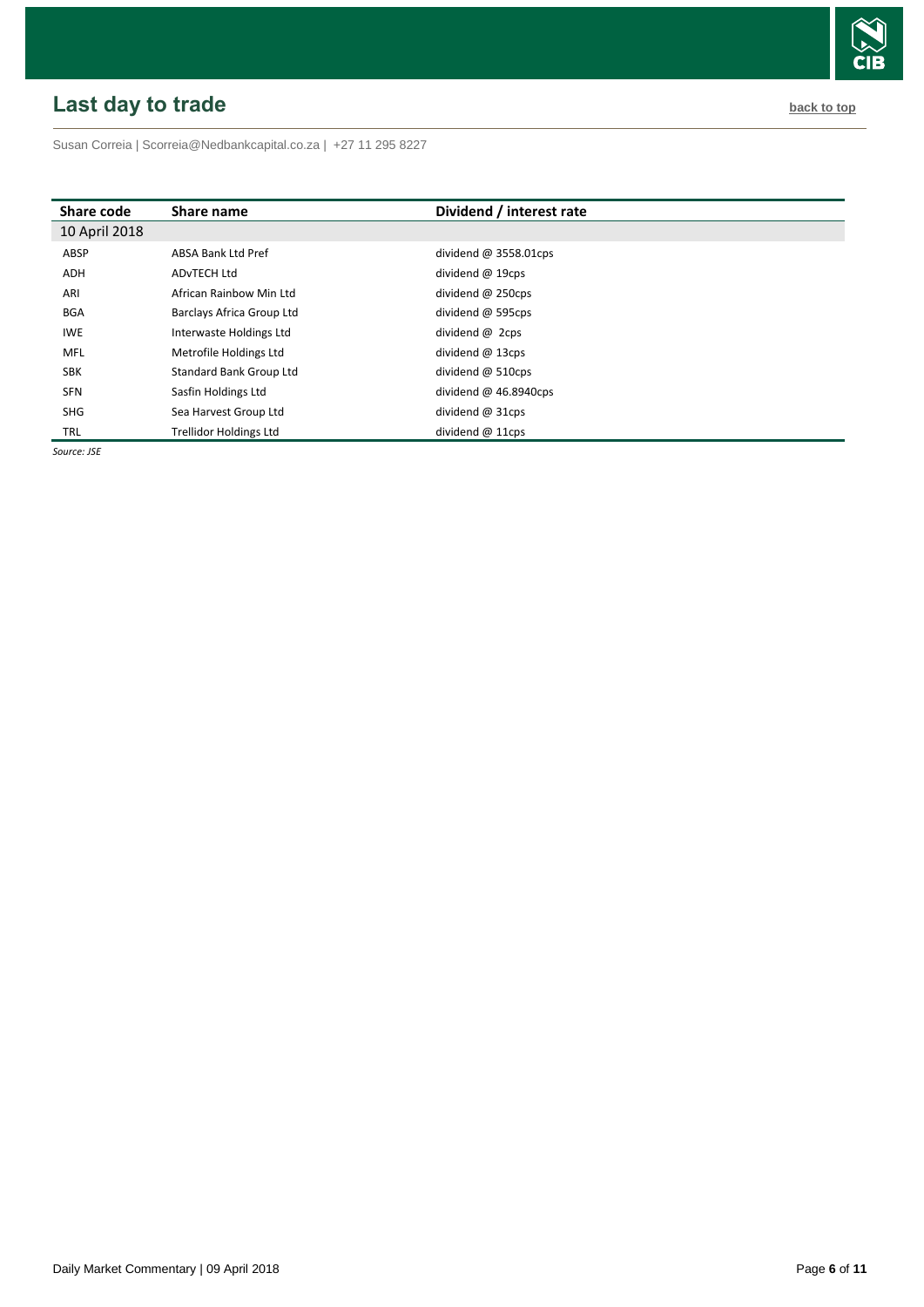# **JSE performance [back to top](#page-0-0) back to top**

|                                         |            | $\% \Delta$ | %Д               | $\% \Delta$ | $\sqrt[9]{6\Delta}$ | 2017<br>Performance | <b>MTD</b> trend |
|-----------------------------------------|------------|-------------|------------------|-------------|---------------------|---------------------|------------------|
| <b>Top40 constituents</b>               | Last price | $-1d$       | <b>MTD</b>       | <b>YTD</b>  | 12Month             | %                   |                  |
| AGL: Anglo American Plc                 | 273.03     | $-0.61$     | $-1.18$          | 6.81        | 30.89               | 29.43               | ⇩                |
| ANG: Anglogold Ashanti Ltd              | 111.95     | 2.32        | $-0.51$          | $-12.96$    | $-34.46$            | -14.78              | ⇩                |
| APN: Aspen Pharmacare Holdings Lt       | 262.00     | 1.09        | 0.98             | $-5.59$     | $-6.82$             | $-1.62$             | ⇑                |
| <b>BGA: Barclays Africa Group Ltd</b>   | 186.81     | 1.03        | $-1.52$          | 2.65        | 34.48               | 7.05                | ⊕                |
| BID: Bid Corp Ltd                       | 269.53     | 3.32        | 4.57             | $-10.45$    | $-1.71$             | 20.93               | ⇑                |
| BIL: Bhp Billiton Plc                   | 234.89     | -0.01       | $-0.30$          | $-6.25$     | 7.23                | 11.95               | ⊕                |
| BTI: British American Tobacco Plc       | 733.00     | 2.67        | 5.23             | $-11.63$    | $-19.75$            | 6.38                | ⇑                |
| BVT: Bidvest Group Ltd                  | 229.88     | $-0.66$     | 2.58             | 5.41        | 52.24               | 21.18               | ⇑                |
| CFR : Financiere Richemont-Dep Rec      | 107.92     | 1.16        | 1.12             | $-3.43$     | $-0.85$             | 24.15               | ⇑                |
| CPI: Capitec Bank Holdings Ltd          | 855.00     | 0.18        | $-1.75$          | $-22.13$    | 18.92               | 58.44               | ⊕                |
| DSY: Discovery Ltd                      | 171.12     | 0.96        | 0.36             | $-8.00$     | 33.52               | 61.26               | ⇑                |
| FSR: Firstrand Ltd                      | 65.73      | -2.61       | $-1.75$          | $-2.26$     | 46.72               | 25.00               | ⊕                |
| GFI: Gold Fields Ltd                    | 47.13      | 3.65        | $-1.77$          | $-12.88$    | $-11.08$            | 23.12               | ⊕                |
| <b>GRT: Grow thpoint Properties Ltd</b> | 28.34      | 1.21        | $-0.25$          | 2.46        | 14.37               | 6.59                | ⊕                |
| INL: Investec Ltd                       | 92.91      | 1.66        | 0.68             | 3.56        | 0.33                | $-1.57$             | ⇑                |
| INP: Investec Plc                       | 93.06      | 1.36        | 0.71             | 3.68        | 0.25                | $-1.52$             | ⇑                |
| <b>IPL:</b> Imperial Holdings Ltd       | 235.34     | $-0.49$     | 0.90             | $-10.22$    | 49.36               | 41.52               | ⇑                |
| LHC: Life Healthcare Group Holdin       | 27.53      | 0.51        | $-0.29$          | $-0.79$     | 7.08                | $-9.23$             | ⊕                |
| MEI: Mediclinic International Plc       | 95.50      | 0.77        | $-4.64$          | $-10.23$    | $-20.67$            | $-18.17$            | ⇩                |
| MND: Mondi Ltd                          | 324.93     | 1.99        | 0.84             | 1.77        | $-2.72$             | 14.66               | ⇑                |
| MNP: Mondi Plc                          | 325.09     | 1.85        | 0.65             | 1.81        | $-2.62$             | 14.14               | ⇑                |
| MRP: Mr Price Group Ltd                 | 276.53     | $-2.11$     | $-2.97$          | 12.93       | 85.95               | 53.52               | ⊕                |
| MTN: Mtn Group Ltd                      | 118.20     | $-0.25$     | $-0.69$          | $-13.47$    | $-3.25$             | 5.08                | ⊕                |
| NED: Nedbank Group Ltd                  | 283.00     | $-0.70$     | $-0.89$          | 10.50       | 25.37               | 6.16                | ⇩                |
| NPN: Naspers Ltd-N Shs                  | 2 987.00   | $-1.67$     | 3.29             | $-13.45$    | 24.03               | 69.72               | ⇑                |
| NRP: Nepi Rockcastle Plc                | 131.99     | 9.34        | 14.77            | $-38.20$    |                     |                     | ⇑                |
| OML: Old Mutual Plc                     | 40.04      | 2.06        | $-0.96$          | 5.37        | 22.26               | 9.35                | ⇩                |
| RDF: Redefine Properties Ltd            | 11.82      | 1.90        | 1.98             | 10.47       | 10.36               | $-6.96$             | ⇑                |
| REM: Remgro Ltd                         | 222.62     | $-0.62$     | 0.28             | $-5.67$     | 9.05                | 4.19                | ⇑                |
| RMH: Rmb Holdings Ltd                   | 76.11      | $-2.02$     | $-1.35$          | $-3.87$     | 36.40               | 18.13               | ⊕                |
| RNI: Reinet Investments Sca             | 244.50     | 3.21        | 6.30             | $-10.77$    |                     |                     | ⇑                |
| SAP: Sappi Limited                      | 81.27      | 6.37        | 6.65             | $-9.20$     | -16.45              | 0.56                | ⇑                |
| SBK: Standard Bank Group Ltd            | 212.80     | $-1.48$     | $-2.69$          | 8.76        | 55.10               | 28.22               | ₽                |
| SHP: Shoprite Holdings Ltd              | 243.00     | $-1.74$     | $-3.79$          | 9.86        | 25.61               | 27.89               | ⊕                |
| SLM: Sanlam Ltd                         | 79.70      | $-0.38$     | $-6.57$          | $-8.39$     | 22.35               | 36.30               | ⊕                |
| SOL: Sasol Ltd                          | 421.30     | 3.53        | 4.48             | $-1.61$     | 3.20                | 5.32                | ⇑                |
| SPP: Spar Group Limited/The             | 200.00     | $-0.50$     | $-1.26$          | $-1.64$     | 15.87               | 2.82                | ⊕                |
| TBS: Tiger Brands Ltd                   | 383.08     | 1.12        | 2.98             | $-16.72$    | $-2.44$             | 16.65               | ⇮                |
| TFG: The Foschini Group Ltd             | 214.28     | -0.48       | $-4.23$          | 8.59        | 45.97               | 24.11               | ⊕                |
| TRU: Truw orths International Ltd       | 103.77     | 0.06        | $-3.50$          | 9.84        | 23.58               | 17.70               | ⊕                |
| VOD: Vodacom Group Ltd                  | 149.35     | $-1.44$     | $-2.43$          | 2.52        | 0.99                | $-3.27$             | ⊕                |
| WHL: Woolw orths Holdings Ltd           | 61.74      | 2.37        | 2.90             | -5.47       | $-11.65$            | -9.09               | ⇮                |
|                                         |            |             |                  |             |                     |                     |                  |
| Source: Bloomberg & Nedbank CIB         | Time       |             | 2018/04/09 07:42 |             |                     |                     |                  |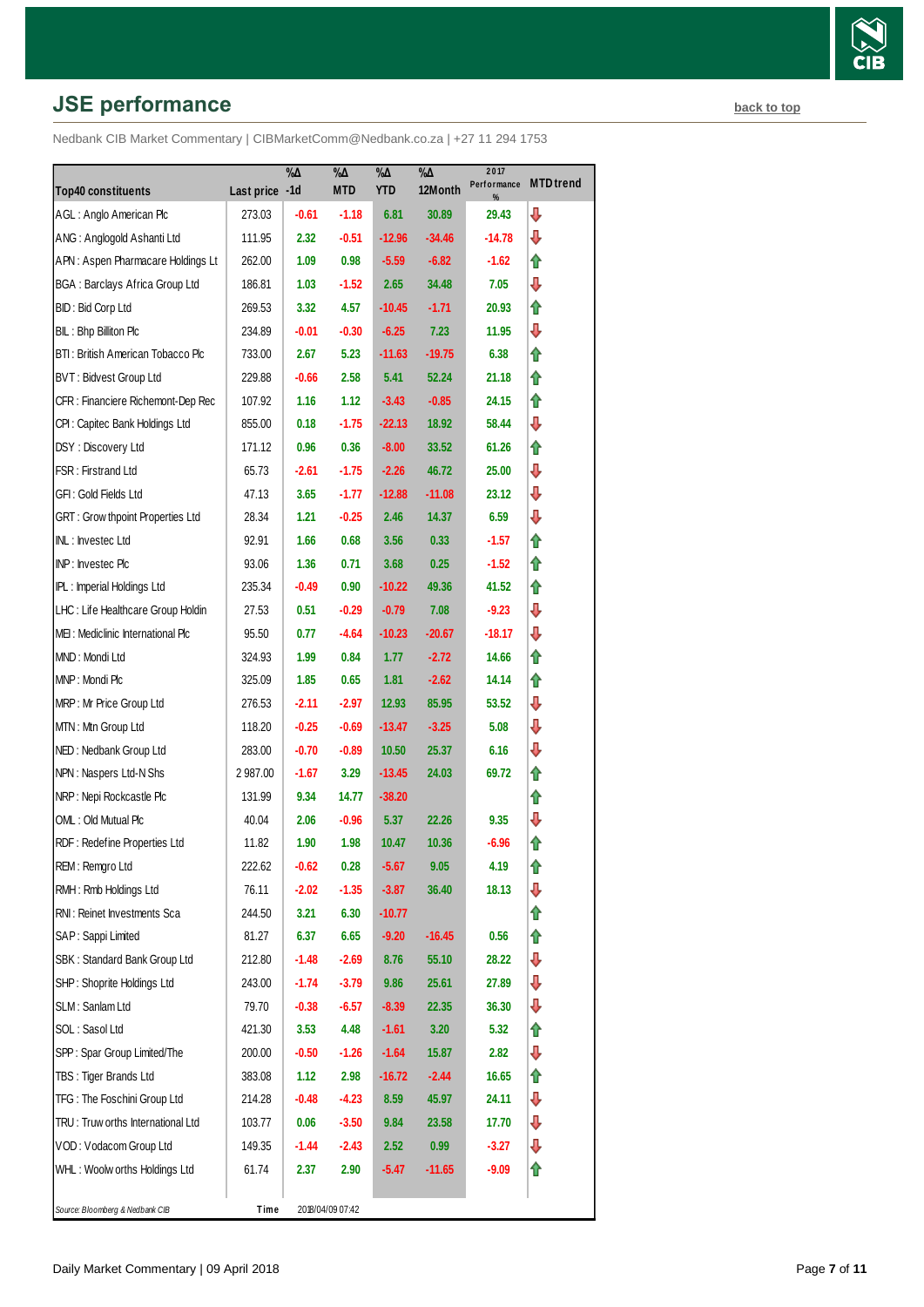

# <span id="page-7-0"></span>**Economics [back to top](#page-0-0)**

Nedbank CIB Market Commentary | CIBMarketComm@Nedbank.co.za | +27 11 294 1753

#### **US**

- US Nonfarm payrolls disappointed sharply in March, with nonfarm employers adding 103k jobs compared to the upwardly revised gain in February of 326k (revised from +313k). This was worse than consensus of 190k. Employment growth in the goods-producing sector slowed sharply, along with services sector creating fewer jobs than it did in February. Industries that disappointed were construction, retail, business services, trade, transport and finance. The net revision over the past two months was -50k.
- While the pool of available labour continued to decline (and at a faster pace in March), an increase in employment and a decline in the number of people unemployed left the unemployment rate unchanged at 4.1%, against consensus expectations for it to fall to 4%. More people were nonetheless classified as 'not in the labour force' as a result of the decline in the pool of labour.
- Average hourly earnings rose to 2.7% y/y in March, from 2.6% previously, in line with forecasts. People working in the mining, manufacturing and transport, utilities, finance and warehousing industries were the key drivers of overall wage growth. Part-time employment rose, while full-time work declined. The labour force participation rate declined as a result of the number of people leaving the labour market.
- While the labour market is currently upbeat, it will take a stabilization of tensions between the US and China, and on-going US growth to maintain these gains. PCE will need to rise further in order to propel the Fed towards tighter monetary policy over and above the 3 hikes priced into the market for 2018.

**Synopsis: In this type of environment, and assuming the very robust pace of growth persists over the medium term, the Fed is expected to hike interest rates two more times this year, with some policymakers indicating that the pace of hikes may be revised if greater inflationary pressures are seen. For now, because the core PCE rate is below the Fed's 2% target, we anticipate a moderate pace of tightening over the medium term.**

#### **Japan**

- The Japanese current account surplus halved to ¥1.024 trillion in February, worse than consensus of ¥1.4 trillion. Exports eased by 5.1% over the month, while imports rose sharply, which resulted in a seasonally adjusted trade deficit in February, and a narrower current account surplus.
- Primary incomes also declined, while the deficit on the secondary income account widened.
- The trade balance is highly depended on global trade conditions and global demand should global growth remain upbeat in 2018, this will likely continue to support Japanese exports. However the recent developments regarding global trade wars is concerning, and will hamper global trade if it does materialise.

**Synopsis: The BOJ recently reduced its buying of long-dated bonds, in an effort towards gradual monetary policy normalization. However, inflation is still well below the BOJ target of 2%, but growth has surprised on the upside recently which could be slightly inflationary in the medium term. For now, despite the reduced bond buying, monetary policy is still very much accommodative, and will likely remain so for some time.**

#### **Labour market conditions still upbeat despite recent disappointment**



*Source: Bloomberg, Nedbank*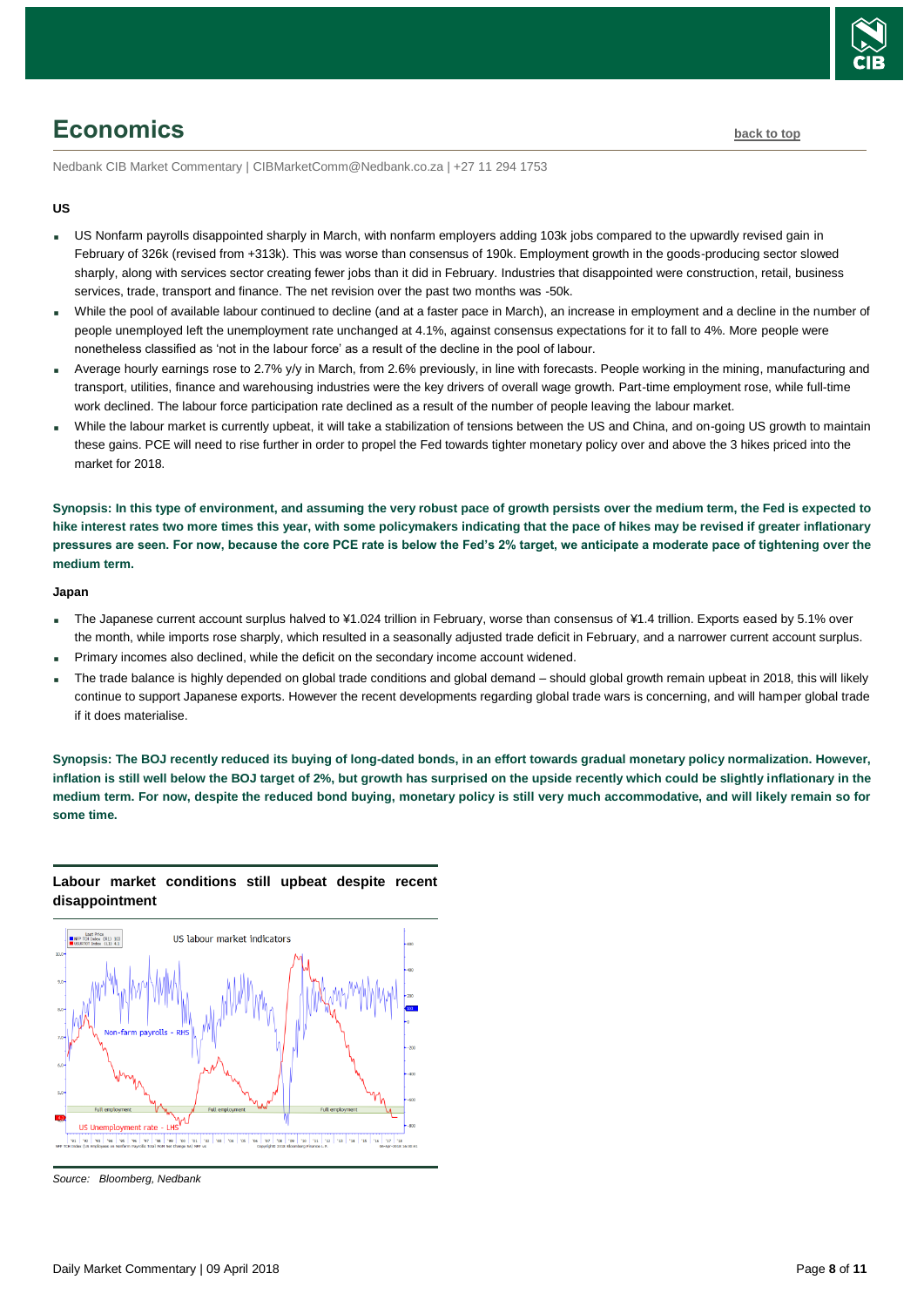

# <span id="page-8-0"></span>**Economic calendar [back to top](#page-0-0)**

Nedbank CIB Market Commentary | CIBMarketComm@Nedbank.co.za | +27 11 294 1753

|                   | <b>Country Event</b> |                                     | Period           | <b>Survey</b>    | Actual                   | Prior            | Revised          |
|-------------------|----------------------|-------------------------------------|------------------|------------------|--------------------------|------------------|------------------|
| 06-April          |                      |                                     |                  |                  |                          |                  |                  |
| 01:30 AM          | <b>JN</b>            | Overall Household Spending YoY      | <b>FEB</b>       |                  | 0.10%                    | 2.00%            |                  |
| 07:00 AM          | <b>JN</b>            | Leading Index CI                    | FEB <sub>P</sub> |                  | 105.8                    | 105.6            |                  |
| 08:00 AM          | <b>GE</b>            | Industrial Production WDA YoY       | <b>FEB</b>       |                  | 2.60%                    | 5.50%            | 6.30%            |
| 02:30 PM          | US                   | Average Hourly Earnings YoY         | <b>MAR</b>       |                  | 2.7%                     | 2.6%             |                  |
| 02:30 PM          | <b>US</b>            | Change in Nonfarm Payrolls          | <b>MAR</b>       |                  | 103k                     | 313k             | 326k             |
| 02:30 PM          | US                   | Labor Force Participation Rate      | <b>MAR</b>       |                  | 62.9%                    | 63.0%            |                  |
| 02:30 PM          | <b>US</b>            | Unemployment Rate                   | <b>MAR</b>       |                  | 4.1%                     | 4.1%             |                  |
| 09:00 PM          | <b>US</b>            | Consumer Credit                     | <b>FEB</b>       |                  | <b>USD 10.6b</b>         | <b>USD 13.9b</b> | <b>USD 15.6b</b> |
| 09-April          |                      |                                     |                  |                  |                          |                  |                  |
| 01:50 AM          | <b>JN</b>            | <b>BoP Current Account Adjusted</b> | <b>FEB</b>       | JPY 1390b        | JPY 1024b                | JPY 2023b        | JPY 2023b        |
| 01:50 AM          | <b>JN</b>            | Trade Balance BoP Basis             | <b>FEB</b>       | <b>JPY 250b</b>  | <b>JPY 189b</b>          | JPY -667b        | JPY -667b        |
| 08:00 AM          | <b>GE</b>            | <b>Current Account Balance</b>      | <b>FEB</b>       | <b>EUR 22.9b</b> | $\overline{\phantom{a}}$ | <b>EUR 22.0b</b> |                  |
| 08:00 AM          | <b>GE</b>            | Exports SA MoM                      | <b>FEB</b>       | 0.40%            | $\blacksquare$           | $-0.50%$         |                  |
| 08:00 AM          | <b>GE</b>            | Imports SA MoM                      | <b>FEB</b>       | 0.50%            | $\blacksquare$           | $-0.50%$         |                  |
| 08:00 AM          | <b>GE</b>            | <b>Trade Balance</b>                | <b>FEB</b>       | <b>EUR 20.1b</b> | $\overline{\phantom{a}}$ | <b>EUR 17.4b</b> |                  |
| 08:00 AM          | <b>SA</b>            | <b>Gross Reserves</b>               | <b>MAR</b>       | <b>USD 50.0b</b> |                          | <b>USD 50.1b</b> |                  |
| 08:00 AM          | <b>SA</b>            | <b>Net Reserves</b>                 | <b>MAR</b>       | <b>USD 43.4b</b> |                          | <b>USD 43.3b</b> |                  |
| 10:30 AM          | EC                   | Sentix Investor Confidence          | <b>APR</b>       | 20.8             | $\overline{\phantom{a}}$ | 24.0             |                  |
| 10-April          |                      |                                     |                  |                  |                          |                  |                  |
| 01:00 PM          | <b>SA</b>            | Manufacturing Prod NSA YoY          |                  | 2.10%            | ٠                        | 2.50%            |                  |
| 02:30 PM          | <b>US</b>            | PPI Final Demand YoY                | <b>MAR</b>       | 2.90%            | $\overline{\phantom{a}}$ | 2.80%            |                  |
| 04:00 PM          | <b>US</b>            | Wholesale Inventories MoM           | FEB F            | 0.80%            |                          | 1.10%            |                  |
| 04:00 PM          | <b>US</b>            | Wholesale Trade Sales MoM           | <b>FEB</b>       |                  | $\blacksquare$           | $-1.50%$         |                  |
| Source: Bloomberg |                      | 2018/04/09 07:42                    |                  |                  |                          |                  |                  |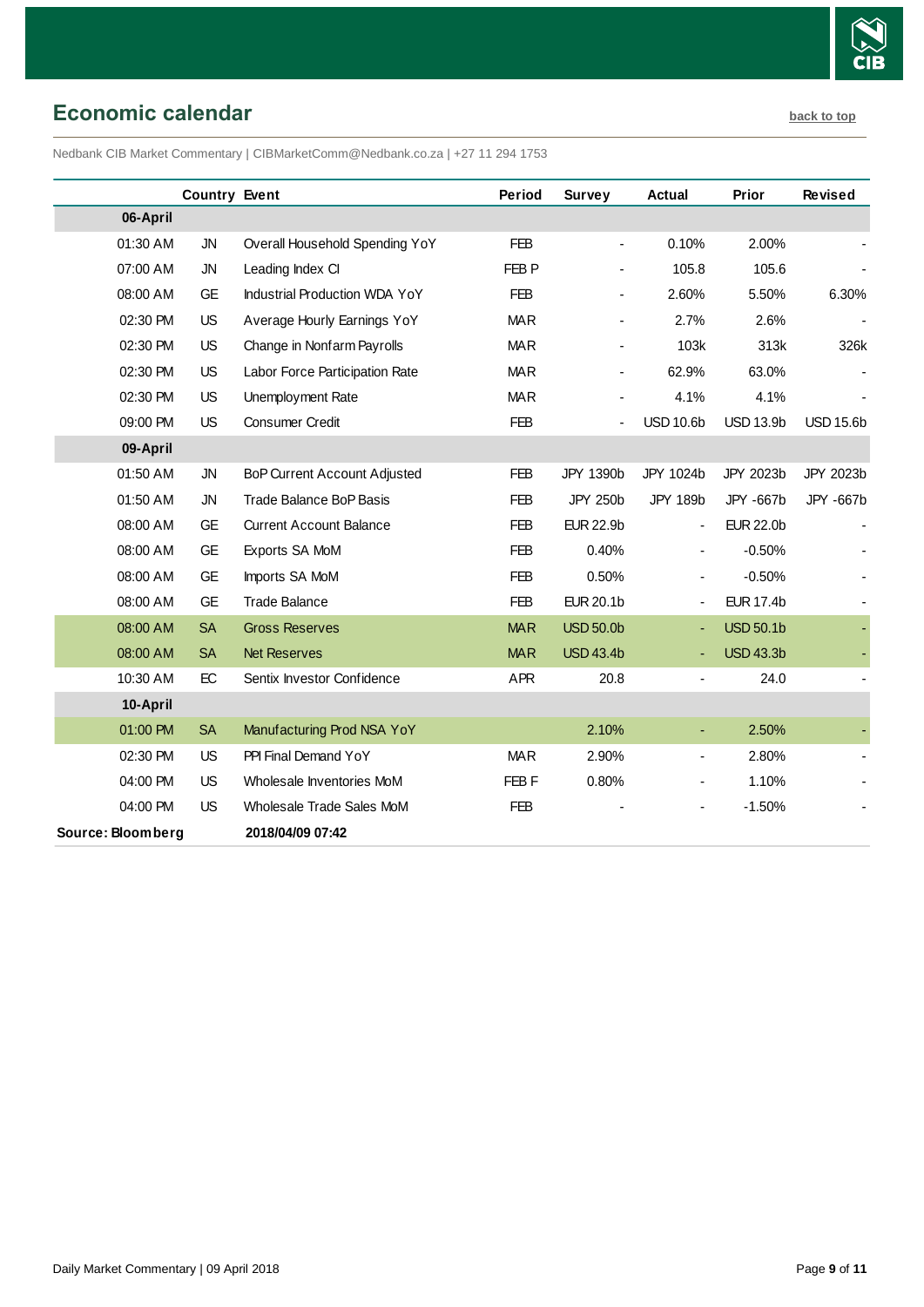

# <span id="page-9-0"></span>**Contacts**

**Treasury: Economic Analyst Reezwana Sumad** (011) 294 1753

**ALM Portfolio Management** (011) 535 4042

**Equities Sales and Distribution** (011) 535 4030/31

**Forex Institutional Sales Desk** (011) 535 4005

**Interest Rate Swaps & FRA's Trading** (011) 535 4004

**Money Market Institutional Sales Desk** (011) 535 4008

**Bond Trading** (011) 535 4021

**Forex Business Banking Sales Desk** (011) 535 4003

**Forex Retail Sales Desk** (011) 535 4020

**Money Market Business Banking Sales Desk** (011) 535 4006

**Non Soft & Soft Commodities Trading** (011) 535 4038

**Credit Derivatives**  (011) 535 4047

**Forex Corporate Sales Desk** JHB (011) 535 4002; DBN (031) 327 3000; CTN (021) 413 9300

**Inflation Trading** (011) 535 4026

**Money Market Corporate Sales Desk** JHB (011) 535 4007; DBN (031) 327 3000; CTN (021) 413 9300

**Preference shares desk** (011) 535 4072